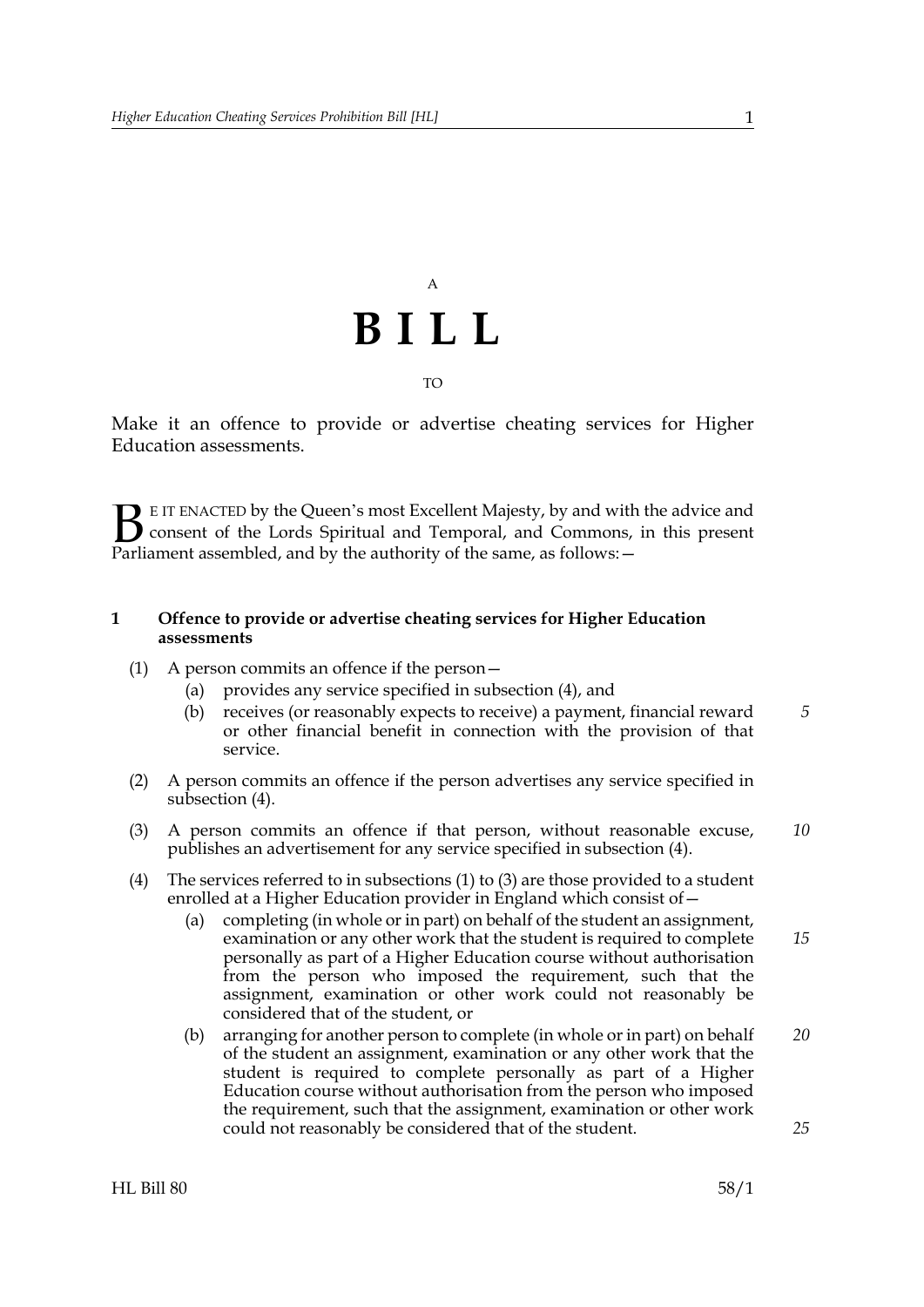*5*

*15*

- (5) A person shall not be guilty of an offence in subsection [\(1\)](#page-0-1), [\(2\)](#page-0-3) or [\(3\)](#page-0-2) if they demonstrate that they did not know and could not with reasonable diligence know that the service might or would be used by a student enrolled on a Higher Education course to complete an assignment, examination or other work that the student is required to undertake personally as part of that course without authorisation from the person who imposed the requirement.
- (6) Where a body corporate is guilty of an offence under this section and the offence is committed with the consent or connivance of, or attributable to neglect on the part of, a director, manager, secretary or other similar officer of the body corporate, or a person who was purporting to act in any such capacity, he or she, as well as the body corporate, is guilty of that offence and liable to be proceeded against and punished accordingly. *10*
- (7) A person who commits an offence under this section is liable—
	- (a) on summary conviction, to a fine;
	- (b) on conviction on indictment, to a fine.

#### **2 Extent, commencement and short title**

- (1) This Act extends to England and Wales only.
- (2) This Act comes into force on the day on which it is passed.
- (3) This Act may be cited as the Higher Education Cheating Services Prohibition Act 2020. *20*